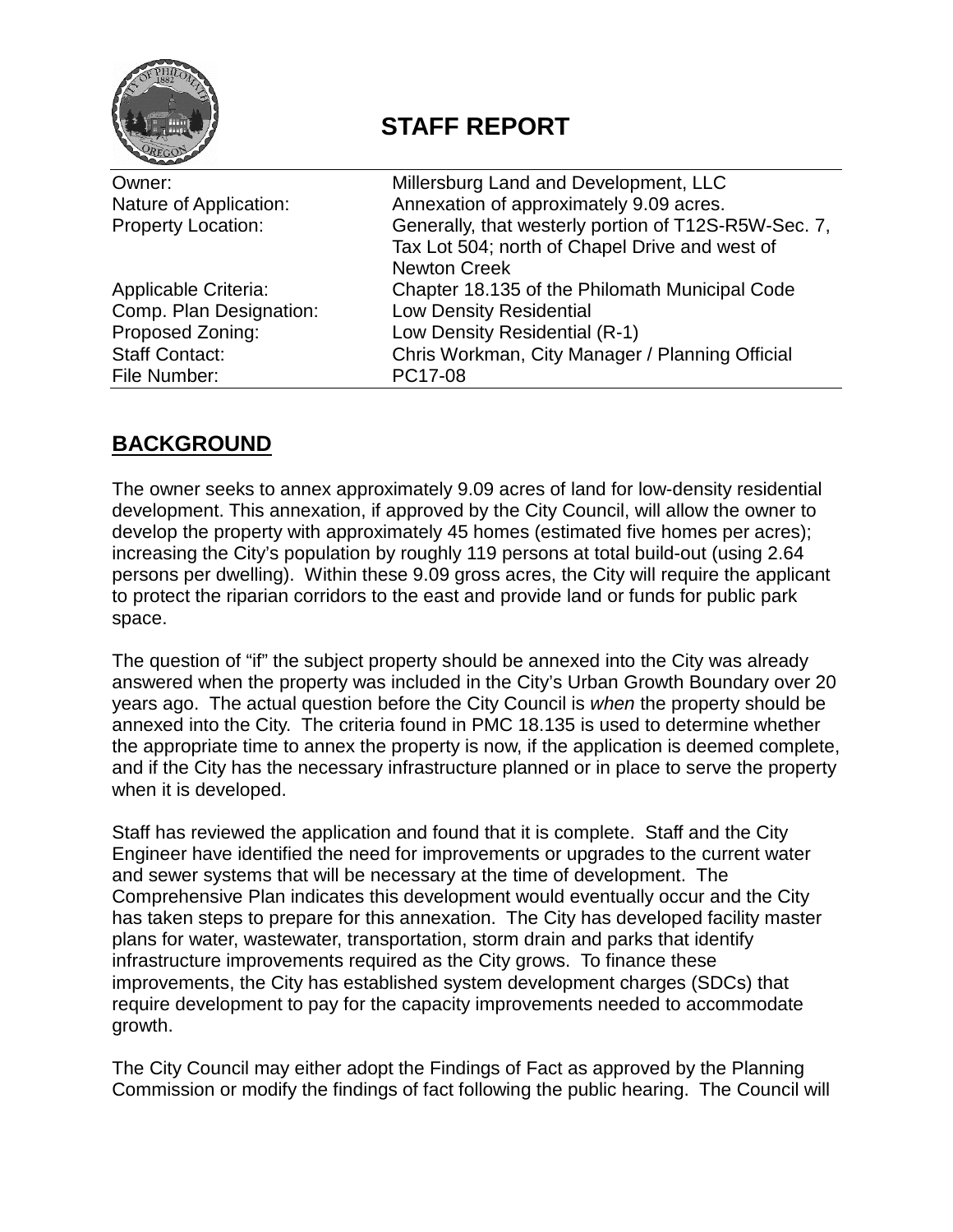then vote to either approve the application or deny it based on any new Findings of Fact. If denied, the applicant may file an appeal to the State Land Use Board of Appeals. If approved, the City Council will consider an ordinance annexing the property into the City. There is no allowance under existing State law for consideration by the Philomath electorate on this type of annexation application.

### **COMMENTS RECEIVED**

No comments were submitted at the time of this report.

### **DECISION CRITERIA**

**Philomath Municipal Code Chapter 18.135 details the criteria for evaluating Annexations.**

**A) Statement of Process. The process of annexation of land to the City allows for orderly expansion of the City and for the adequate provision of public facilities and services. The City Charter requires that annexation, and/or extension of city services beyond city boundaries may only be approved by a majority vote of the electorate.**

The owner is seeking to have this property annexed into the City. The property is located within the City's UGB and abuts the City along its western boundary. The property immediately to the west is approved for urban development and incorporated into this application's development concept. Municipal water, sewer and streets are adjacent to the property and available to extend into and serve future development of the subject property. This annexation will allow for the orderly expansion of the city limits and provision of public facilities and services.

Current State law prohibits the City from sending this annexation to the electorate for approval.

#### **B) Annexation Filing Deadlines.**

- **1) Unless mandated by State law, all annexation requests approved by the City Council shall be referred to the voters in accordance with the requirements of this title and ORS Division 222.**
- **2) Annexation elections are scheduled for May and November. Applications for annexation shall be filed with the planning department before 5:00 p.m. on the second Thursday of November for a ballot election in May and before 5:00 p.m. on the second Thursday of May for a ballot election in November.**

Current State law prohibits the City from sending this annexation to the electorate for approval. This section is not applicable.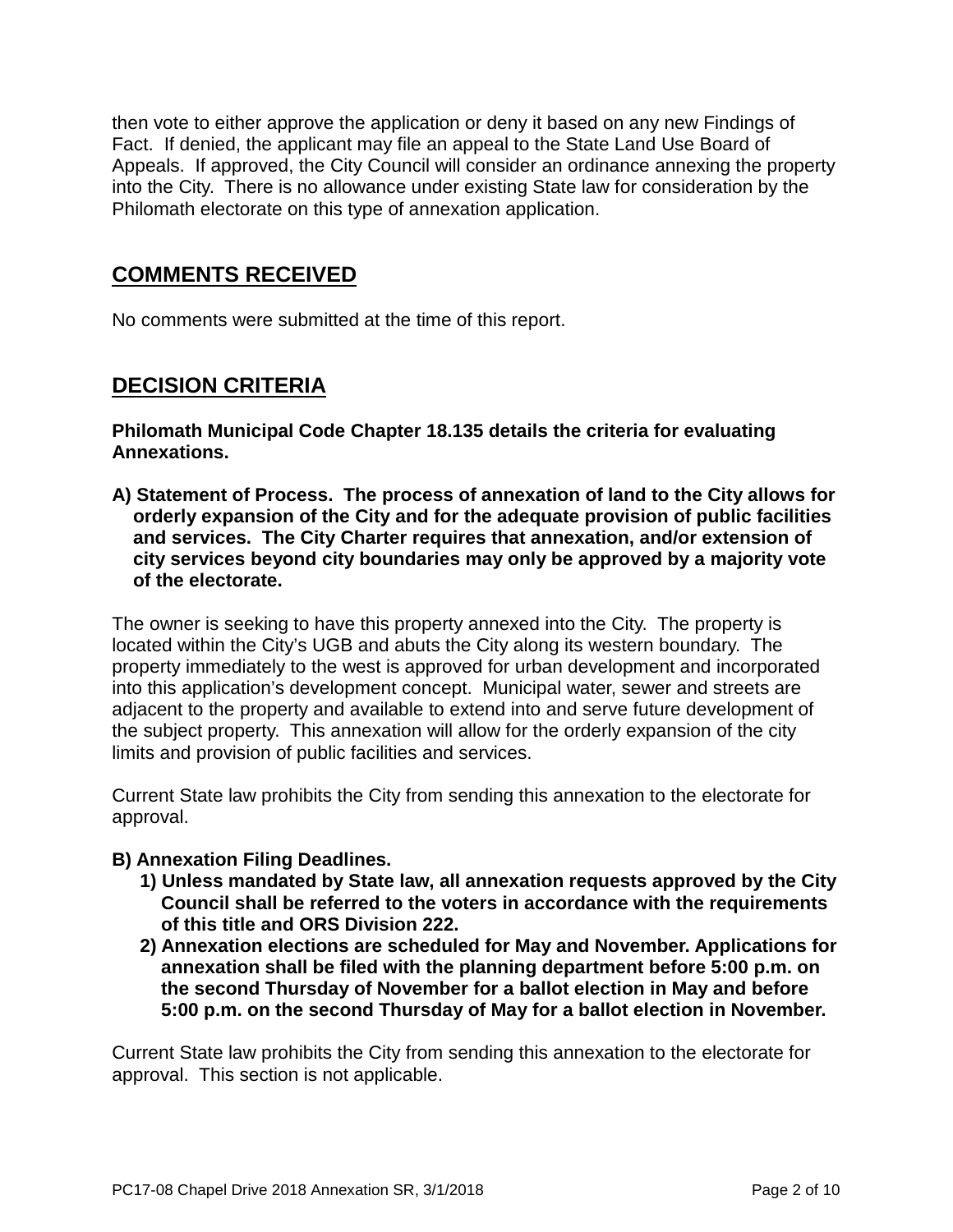**C) Requirements for Applications. Applications to the city for initiation of annexation proceedings made by individuals shall be on forms provided by the planning official and shall include the following material:**

#### **1) Written consent to the annexation signed by the requisite number of affected property owners, electors, or both, to dispense with an election within the territory to be annexed, as provided by state law.**

This section is not applicable.

#### **2) A legal description of the property to be annexed.**

A legal description of the subject property is incorporated as part of the application and findings describing the subject property.

#### **3) A map of the area to be annexed, including adjacent city territory.**

The applicant has supplied a map depicting the subject property, surrounding area, city limits and UGB, which is incorporated as part of the application and findings.

**4) Sufficient information for city staff to allow for the completion of an impact analysis on existing water supply and facilities, and existing sewer, drainage, transportation, park and school facilities. In addition, city staff shall project what additional facilities will be required to serve the development described in the conceptual plan and, if necessary, how such facilities will need to be phased in over time. The application shall provide evidence of the need of the proposal by citing data and statistics that support the annexation.**

City services including water, sewer, storm drain, and streets are available to be extended into the subject property. These facilities were designed and approved by the City in its facility master plans to accommodate this development and surrounding areas. This annexation will allow the development to utilize these services and provide the logical extension of them into this section of the City's urban growth boundary. The City Engineer has commented on what a development of this size will trigger in the way of improvements or upgrades to the current water and sewer systems.

**Water:** Water is available to the subject property and the City has adequate water rights to provide water to future development of this site. Between the Marys River (3.68 million gallons per day (mgd)), city wells (.74 mgd), and the Rock Creek Intertie (.85 mgd), the City has access to 5.27 million gallons of water per day.

The average water use per person is 150 gallons of water per day (g/d). The City's current population according to the PSU Population Research Center is 4710. That equates to a total current demand of 706,500 g/d. The added demand for this property upon full build out of 119 persons will be 17,700 g/d. When taking into consideration the current development of two apartment complexes with a combined population estimate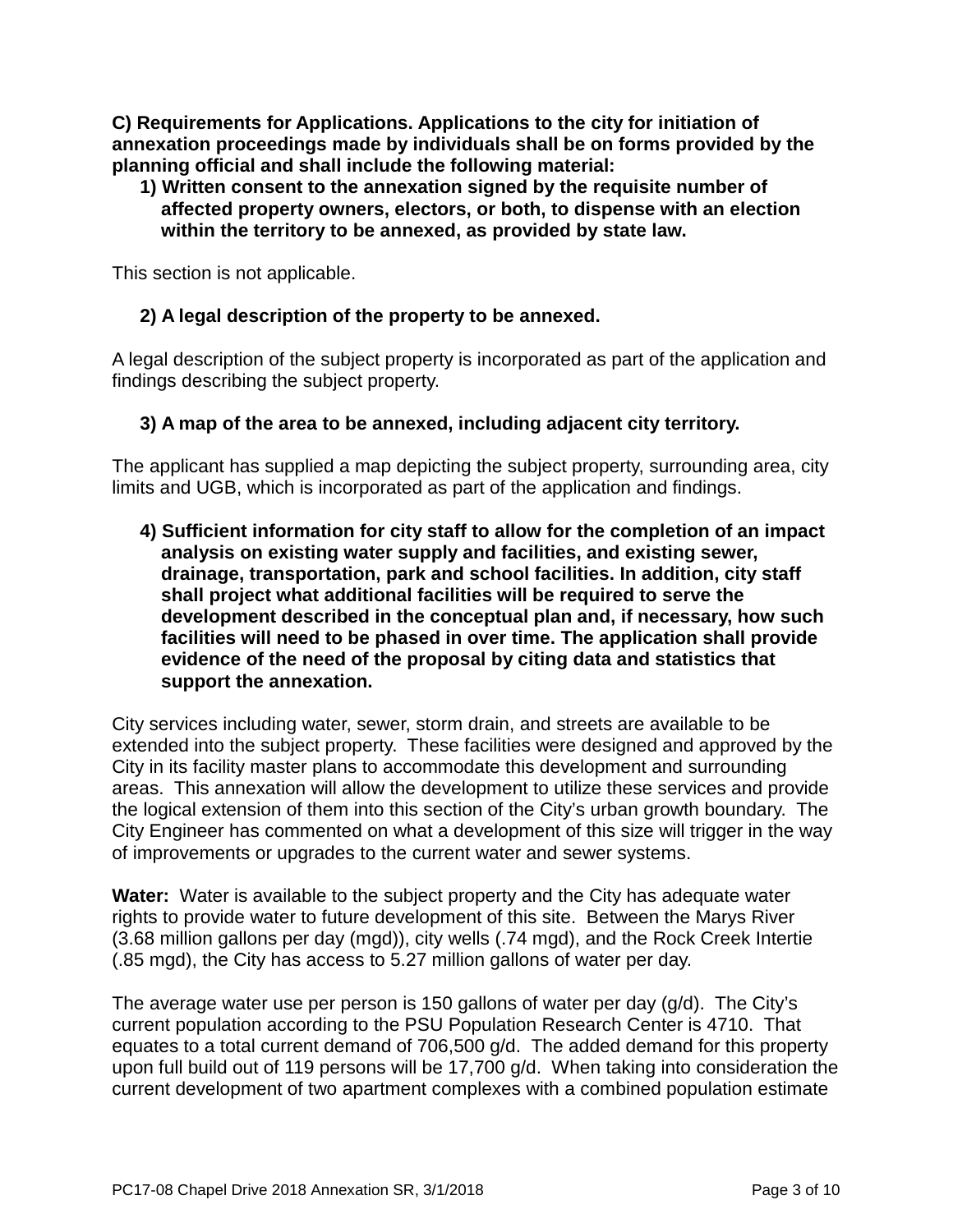of 898 people or 134,700 g/d, the total estimated demand for the City with this annexation reaches 858,900 g/d.

| <b>Available Water (gallons)</b> | 5,270,000 |         |
|----------------------------------|-----------|---------|
| Water Demand (gallons)           |           |         |
| <b>Current Population</b>        | 706,500   |         |
| <b>Approved Developments</b>     | 134,700   |         |
| <b>Proposed Annexation</b>       | 17,700    |         |
| Total                            |           | 858,900 |

The current water treatment plant is rated at 1.2 million gallons per day (MGD), though it typically produces roughly .95 MGD due to its age, incoming water quality, and other factors. The City also has water rights at the  $11<sup>th</sup>$  Street well and 9<sup>th</sup> Street well which can be utilized more fully as needed.

The City is planning to construct a new plant that will be operational by 2021 with a rated capacity of 2.5 MGD. The plant will be paid for by current utility fees, as it will replace the existing plant, and new development through the collection of System Development Charges (SDCs).

According to the 2005 Water Master Plan, the City has a storage capacity deficit for emergency fire protection. Although the storage deficit is offset by the availability of the 11th Street well and the Rock Creek Intertie, development of the subject property will exacerbate the existing storage deficit. A second water tank ultimately needs to be constructed as a long-term water storage solution. The City plans to construct the new tank at the same time as the treatment plant and have it operational by the year 2021. The tank will be paid for in part by current utility fees and in part by development, either directly or through the payment of SDCs collected at the time of development.

The Philomath Rural Fire Protection District has indicated minimum fire flows of 1000 gallons per minute at 20 psi will be required throughout any future development.

**Sewer:** Sewer is available to the property and the City has adequate treatment capacity at the sewer lagoons (expanded in 2011) to provide sewer service to future development of this site.

It is presumed this development will generate the demand to collect and treat approximately 11,800 gallons of wastewater at 100 gallons per person per day. The added wastewater from approximately 119 new residents can be handled with the existing treatment facility, in addition to the apartment complex developments already underway.

The City's Wastewater Master Plan calls for the area to be served primarily by a new line that drains directly to the Newton Creek Pump Station to the east. There is a 10 inch diameter stub out at the Newton Creek Pump Station for this purpose. Some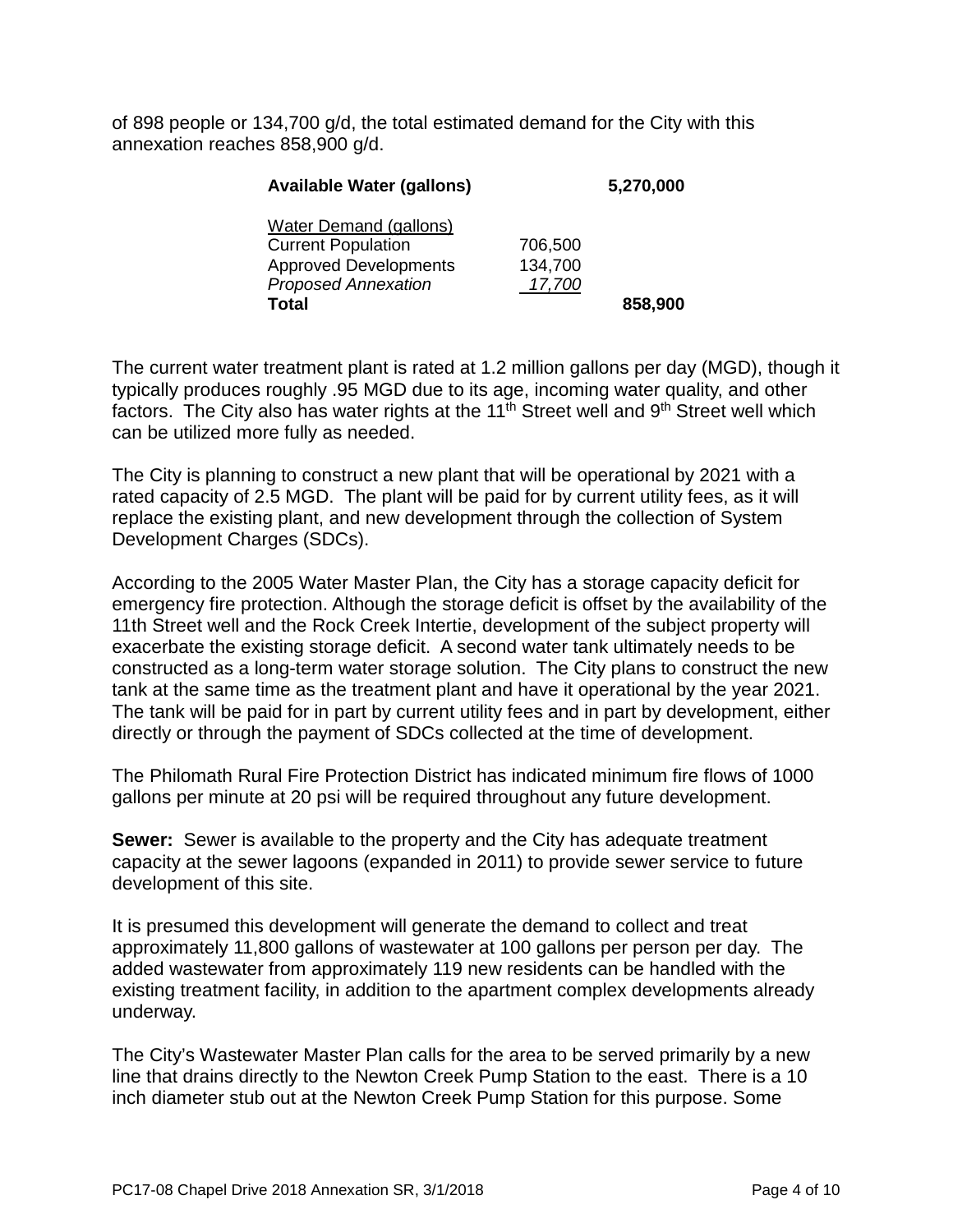connections can be made to the existing 21 inch line, but these should be kept to a minimum.

At full build-out, this development will exceed the design capacity of the existing Newton Creek Pump Station and the station will need to be improved at the time of the development. This will be paid for in part by current utility fees and in part by development, either directly or through the payment of System Development Charges (SDCs) collected at the time of development.

The pressure main carrying the wastewater to the lagoons will also need to be upsized. Financing the cost of needed improvements will come from SDCs and City sewer funds.

The City will continue to implement its Master Plans for collection, pumping, and treatment. In addition, the financing of these necessary capital improvements has been addressed through the adoption of sanitary sewer SDCs. The City is updating the wastewater SDC and user fees to ensure they are adequate.

**Storm Drainage:** Drainage from the property north of the site is via Newton Creek. The applicant has recognized the need to provide for on-site detention of storm water and will be required to provide the City with a comprehensive strategy to address storm water impacts at the time of development. Offsite storm drain improvements will be paid for with SDCs and storm drain fees.

**Streets:** Access to the subject property will be via Chapel Drive. Chapel Drive is a Benton County minor arterial and carries traffic through Benton County beyond the City of Philomath.

The estimated daily traffic generation of a new development is used as the criteria for determining whether a transportation impact analysis (TIA) is needed. If new access is located on an arterial or collector and the estimated daily traffic generation is more than 1000 trips, a TIA may be required. If access is located on a local street or alley and the generated trips exceed 200, a TIA may be required.

The applicant has provided an analysis from its traffic engineer stating, "The ITE Trip Generation Manual estimates that each single family home will generate 9.52 average daily trips (ADT). 52 single family homes, when they are complete and occupied are estimated to generate 495 trips per day. 52 of those trips will be during the PM peak hour." This letter is incorporated by reference as part of the application. Due to the low estimated trip counts, no formal TIA is required for this development.

**Parks:** The nearest city park is a community park located to the north of the subject property and the property also abuts the middle school and high school ball fields. The existence of these facilities, however, does not reduce the requirement for new development to provide parkland for recreation.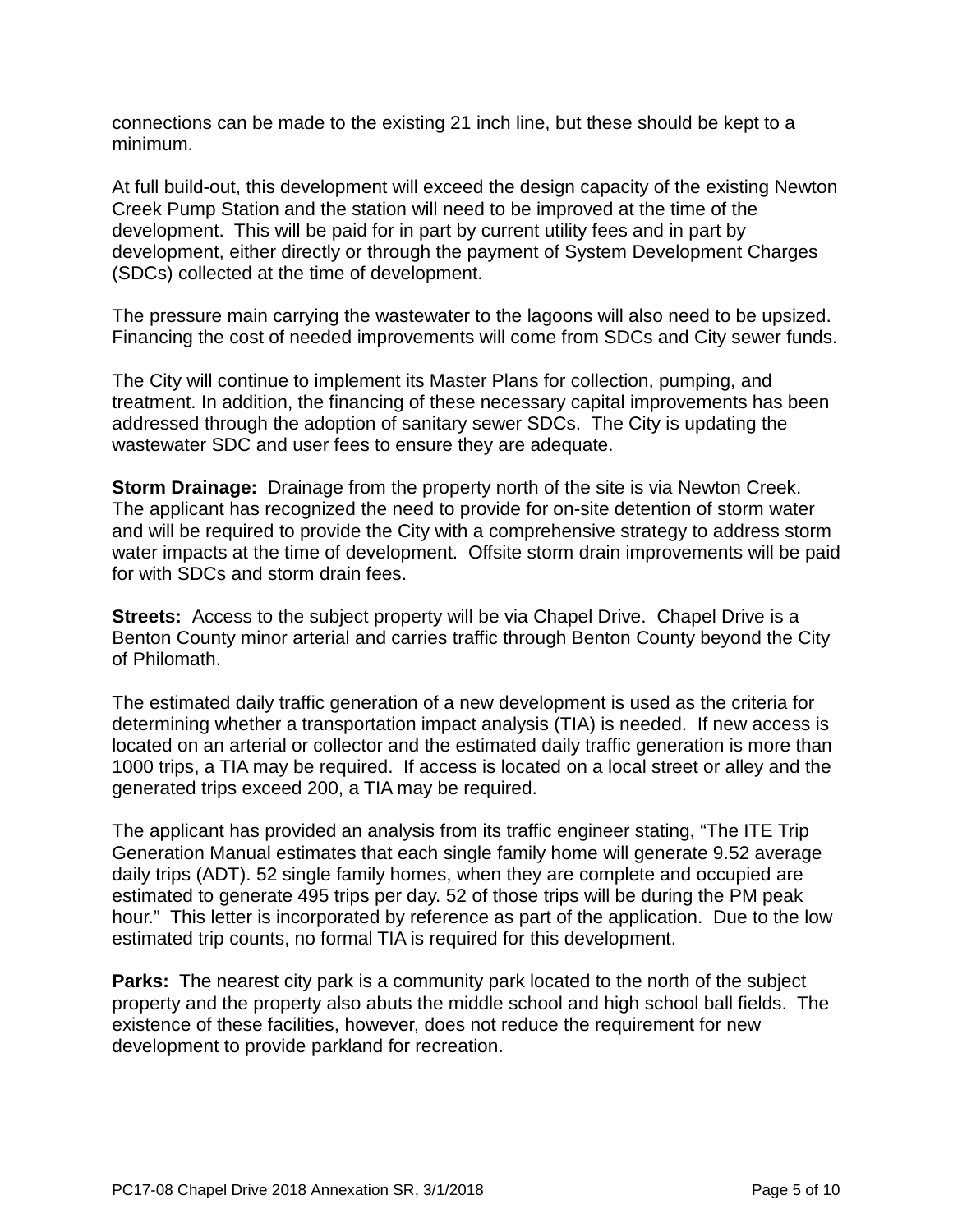The City's Park Master Plan reflects the need for a new community park east of the subject property and ultimately a new neighborhood park in the southeast corner of the City's UGB. Models in the Plan calculate that residential development should provide 15 acres of parkland per 1000 persons. In this case, a minimum of 1.78 acres of park and open parkland and/or trails will be required at the time of development. The scope and amenities would be determined as part of the development review process. Land dedication would be done at the time of development and improvements would be paid for with SDCs and General Fund dollars.

**Schools:** The Philomath School District will provide school facilities. With an expected student population of 0.5 students per household and the current development of two apartment complexes with a combined population estimate of 898 people, the District will have to accommodate an additional 461 students. The District embarked on major expansions over the past ten years. The construction of the primary school and additions to the high school, combined with declining enrollment over the past several years, have left the School District with capacity to take in new students without adding new facilities. The District will need to determine how to best meet the anticipated longterm demands for additional facilities.

**Additional Facilities:** The expected demand from this development will be that necessary to serve approximately 119 more persons. The City will be able to both construct and finance necessary infrastructure improvements through the implementation of its adopted water and wastewater master plans and associated SDCs.

#### **5) A statement outlining the method and source of financing required to provide additional facilities.**

The owner will provide private financing for all on-site improvements such as utilities, street improvements and drainage facilities. Off-site improvements to the water and wastewater systems may also need to be completed. It is anticipated that the developer will finance the needed improvements, in conjunction with available System Development Fees, or a combination of private financing and SDC fees or credits.

#### **6) A conceptual development plan shall be provided by the applicant and shall include the following:**

- **i. A scale drawing of the site**
- **ii. The conceptual development plan**

The applicant has provided a general land use plan, which includes developing the subject property – along with the strip of land already within the City and approved for low density development (*generally lots 1-14 of the Chapel Drive Subdivision*). The full development proposal will develop to 52 dwellings. The development plan calls for serving the subject property via new streets to and through the subject property.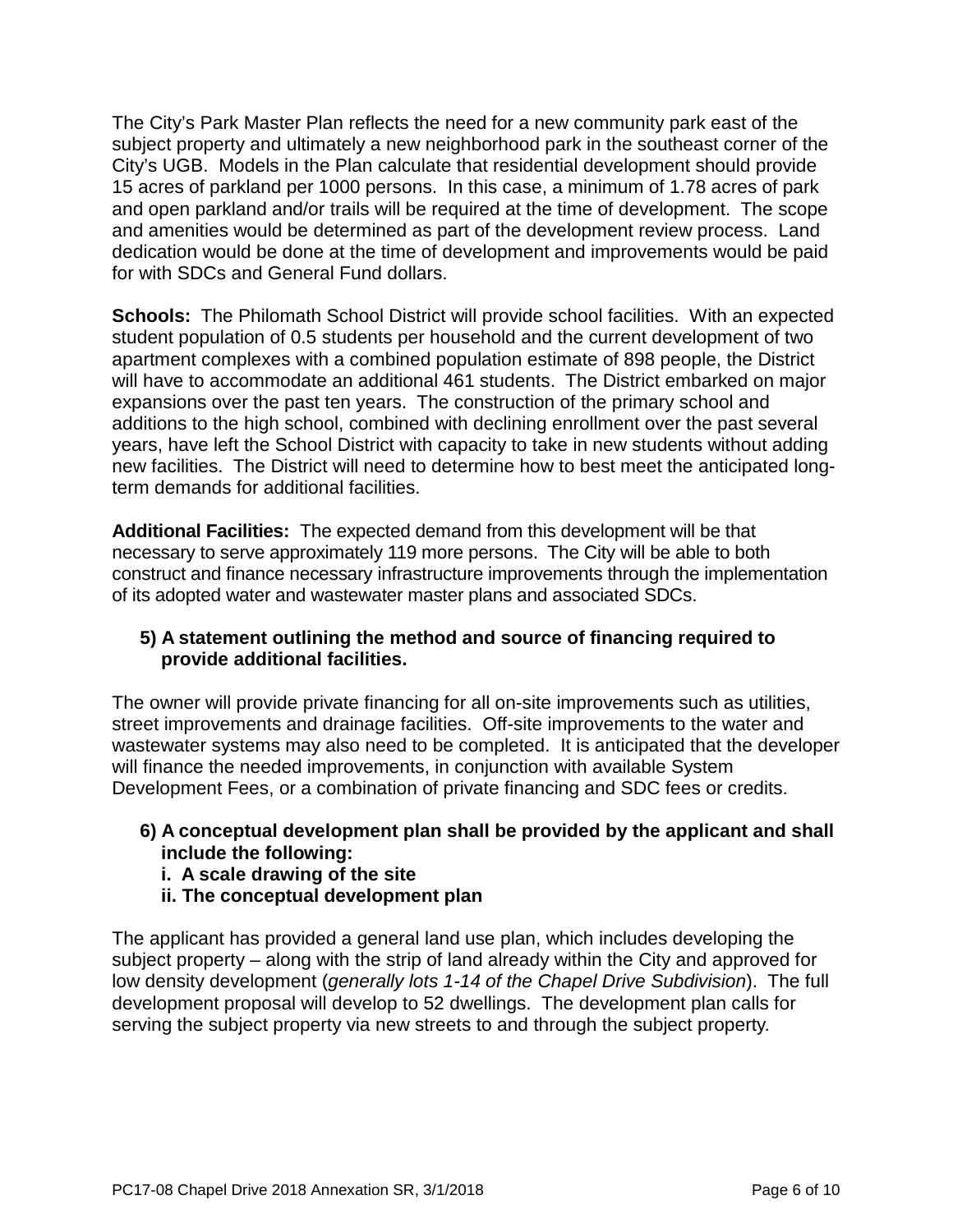The Local Wetland Inventory (LWI) indicates probable jurisdictional wetlands in the southerly portion of the property. The applicant's concept proposes to minimize and avoid the wetlands in the development plan.

#### **7. A statement indicating the type and nature of any comprehensive plan text or map amendments or zoning ordinance or zoning map amendments that may be required to complete the planned development.**

The property is planned for low-density residential use, which is consistent with the proposed development concept. No plan amendment is required. The zoning map will need to be modified to denote the subject property within the City limits and city zoning. Upon annexation, the property will be zoned Low Density Family Residential (R-1).

#### **8. The application fee established by the city. In addition to the application fee, the planning official shall require a deposit that is adequate to cover any and all election costs.**

The owner paid the applicable annexation fee in full at the time the application was submitted. There is no election deposit required.

### **FINDINGS OF FACT**

- 1) The property is located in the southeast section of the City's Urban Growth Boundary (UGB) and abuts the city limits along the west boundary. The lands to the south, across Chapel Drive, are outside the City's UGB.
- 2) The Comprehensive Plan designation of the property is County Low Density Residential (LDR); upon annexation, the land will be zoned Philomath Low Density Residential (R-1).
- 3) The subject property is approximately 9.09 acres of undeveloped land.
- 4) The subject property is constrained along the east side with natural areas (wetlands and riparian corridors) that are protected under the City's Development Code, state regulations and federal laws.
- 5) Under the census data used by the City, each dwelling would house an average of 2.64 persons, resulting in an increased population of 119 persons for the estimated 45 homes.
- 6) City facilities (streets, sewer, storm and water) are not located on the subject property and will need to be extended into and throughout the property upon development.
- 7) The city is capable of providing services to the subject property commensurate with the needs of existing approved and proposed developments.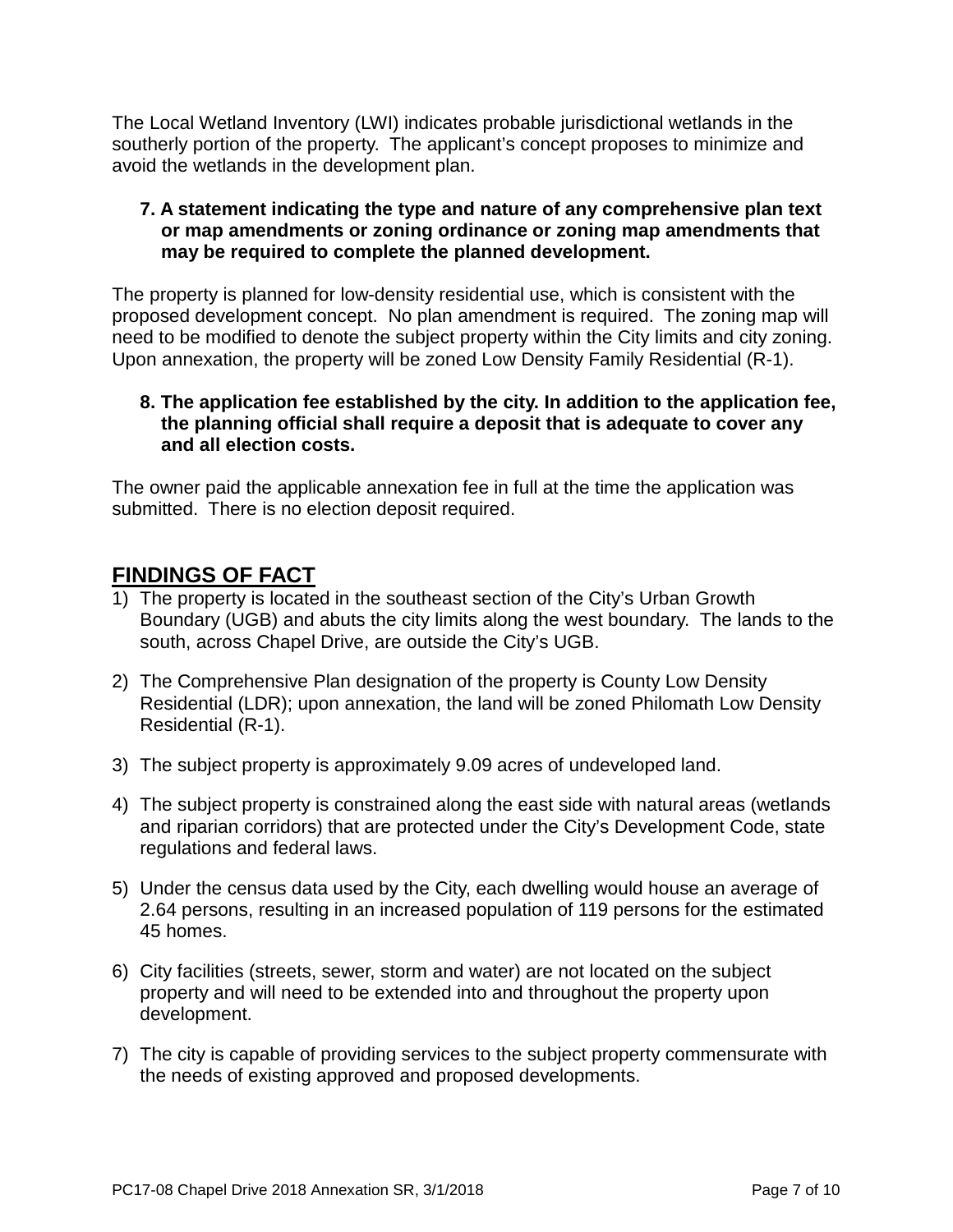- 8) City water rights are sufficient to provide water to future development on the subject property; however, treatment and storage facilities need to be upgraded to accommodate the additional average daily demand this and other developments within the City would demand upon full build-out.
- 9) The wastewater treatment facility is capable of servicing future development on the subject property. Newton Creek Pump Station is located southeast of the property and has a stub out to receive a new wastewater line from the subject property. A main line runs east of the subject property which may also be used for limited collection. The City's Wastewater Master Plan calls for increasing the capacity of the pump station and the wastewater main line to accommodate new development.
- 10)Peak hourly traffic is anticipated to be approximately 52 vehicular trips during the peak evening hour. No Traffic Impact Analysis (TIA) was required due to the minimal effect any proposed development would have on overall traffic flows in and around the subject property.
- 11)The Parks Master Plan reflects the need for approximately 1.78 acres for public park space based on the park system profile of 15 acres of parkland per 1000 persons.

### **COMPREHENSIVE PLAN POLICIES AND GOALS**

The application includes a review of the City's comprehensive plan policies and goals. Staff has reviewed the application's analysis in relation to following comprehensive plan policies and goals:

Citizen Involvement. Notifications were mailed to neighbors and interested parties as required and a public hearing will be held before the Planning Commission and the City Council.

Housing. (1)The City shall include an adequate supply for buildable residential land within the Urban Growth Boundary in order to accommodate the anticipated housing needs of the planning period. (6) Either annexation or delayed annexation must occur in order for City zoning to apply to residential lands currently in the urban fringe.

(8) The City of Philomath will continue to evaluate various mechanisms to stabilize or reduce the cost of housing, particularly in relation to income levels.

Urbanization. (2) Land allocations for various uses designated on the Comprehensive Plan map shall be based on anticipated needs for development.

(9) When considering annexation requests, the City of Philomath should

evaluate its ability to provide services to areas proposed for annexation.

(10) When considering annexation requests, the City of Philomath shall notify Benton County (as specified in the Urban Fringe Management Agreement between Philomath and Benton County) in order to allow the County to comment on the request.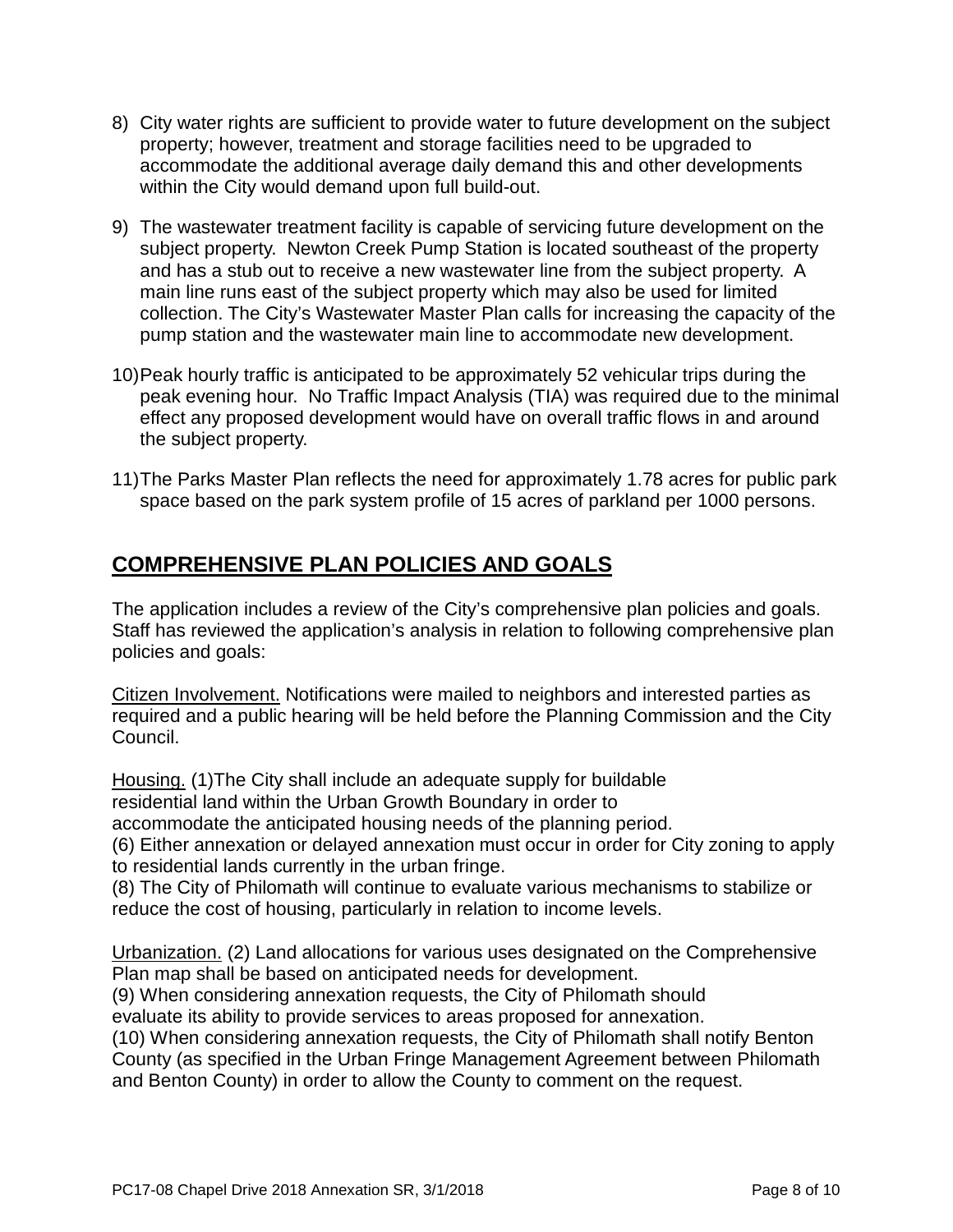Public Facilities and Service. (1) Public facilities should be designed with sufficient capacity to meet the City's future needs.

(5) Prior to or concurrent with the development of subdivisions or planned unit developments within the Urban Growth Boundary, provision for urban services shall be provided to the development site.

(6) Public facilities that are to be installed shall meet the minimum standard established by the City or designated on the City's master facilities plan unless otherwise exempted by the City, to provide for the cost effective installation of public facilities to benefit the City. (14) Developers shall be required to participate in providing the facilities to serve their projects as a condition of approval.

(20) The City shall be the principal provider of sewer, water and public facilities and services within the Urban Growth Boundary

Transportation. (10) The transportation system shall be developed in a manner that contributes to community livability, recognizes and respects the characteristics of natural features, and minimizes the negative effects on abutting land uses.

(12) The transportation system shall be managed to reduce existing traffic congestion and facilitate the safe, efficient movement of people and commodities within the community.

(16) Development proposals shall be reviewed to assure the continuity of sidewalks, trails, multi-use paths, bike lanes, and other bicycle and pedestrian facilities.

(20) Access shall be gained from the lowest designated street, where property frontage is on more than one street.

Resources and Hazards - Open Space. (1) As urbanization occurs along watercourses, some open space area should be maintained in order to minimize erosion potential, maintain water temperature and quality, etc., natural drainage channels, and to allow for linear parks along these channels.

(2) Park and recreation land shall be considered for dedication in relation to the Park Master Plan when urban development occurs as a means of preserving open space.

The application meets the Comprehensive Plan's primary Residential Land Use Goal to "Maintain and improve existing residential areas; develop a variety of housing types in order to meet the City's housing needs."

Staff concludes the application conforms to the applicable comprehensive plan policies.

### **CONCLUSION**

The subject property is located within the City's Urban Growth Boundary and abuts the City along its western boundary. City services including water, sewer, storm drain, and streets are available to be extended into the property to serve future development. This annexation will allow for the orderly expansion of the city limits and the provision of public facilities and services. The comprehensive plan fully anticipates developing the subject property for low-density residential development, with which the conceptual 52-